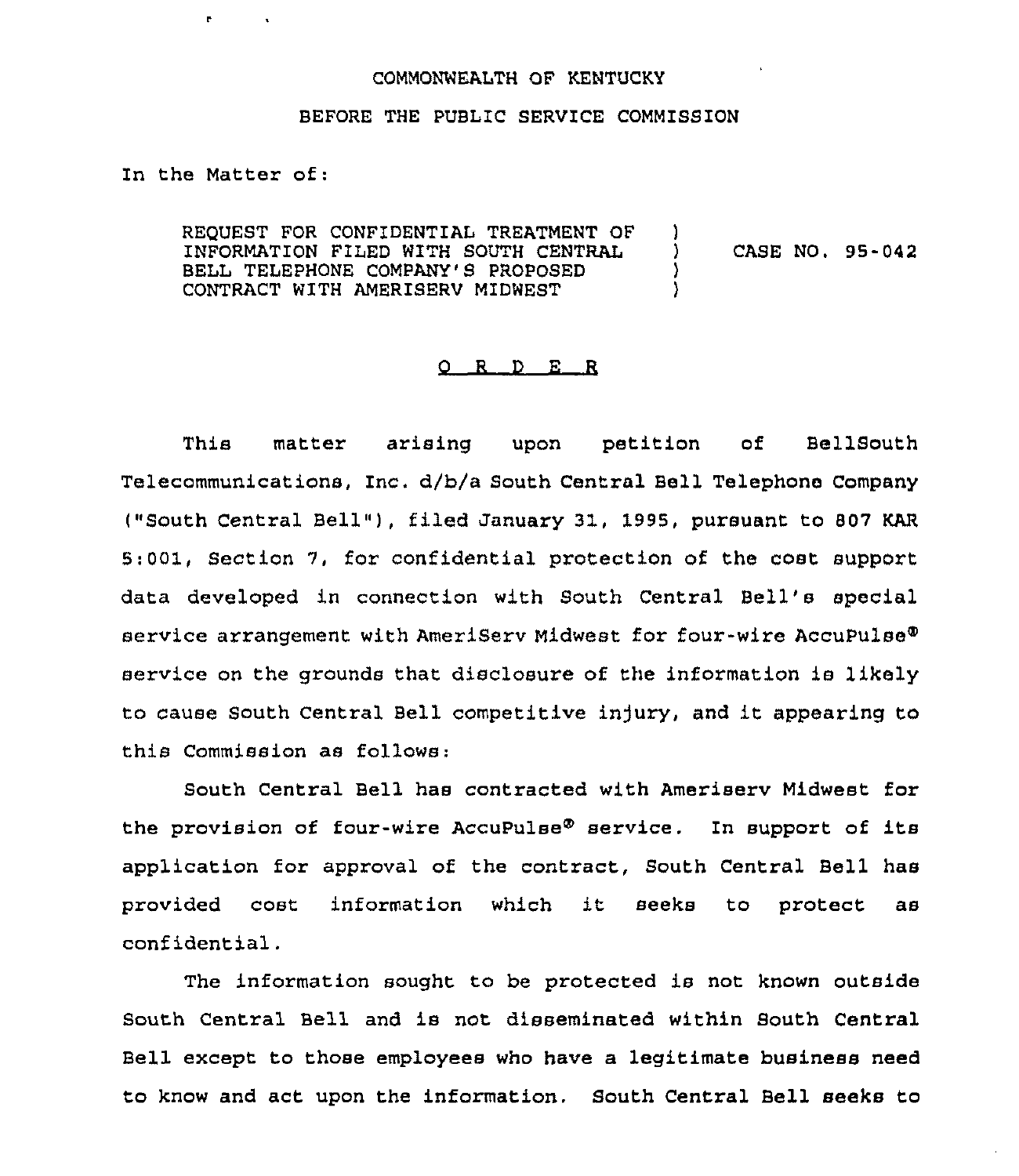preserve and protect the confidentiality of the information through all appropriate means, including the maintenance of appropriate security at its offices.

 $\mathbf{r} = \mathbf{r} \times \mathbf{r}$  .

KRS 61.872 (1) requires information filed with the Commission to be available for public inspection unless specifically exempted by statute. Exemptions from this requirement are provided in KRS 61 . 878 (1) . That section of the statute exempts 11 categories of information. One category exempted in subparagraph (c) of that section is commercial information confidentially disclosed to the Commission. To qualify for that exemption, it must be established that disclosure of the information is likely to cause substantial competitive harm to the party from whom the information was obtained. To satisfy this test, the party claiming confidentiality must demonstrate actual competition and a likelihood of substantial competitive in)ury if the information is disclosed. Competitive injury occurs when disclosure of the information gives competitors an unfair business advantage.

AccuPulse<sup>®</sup> service is an alternative to dedicated private line networks and utilizes the exchange switching network, South Central Bell's competitors for this service are providers of microwave service, digital radio, and fiber networks. The information sought to be protected would permit South Central Bell's competitors to determine South Central Bell's cost and contribution from the service which the competitors could use in marketing their own services. Therefore, disclosure of the

 $-2-$